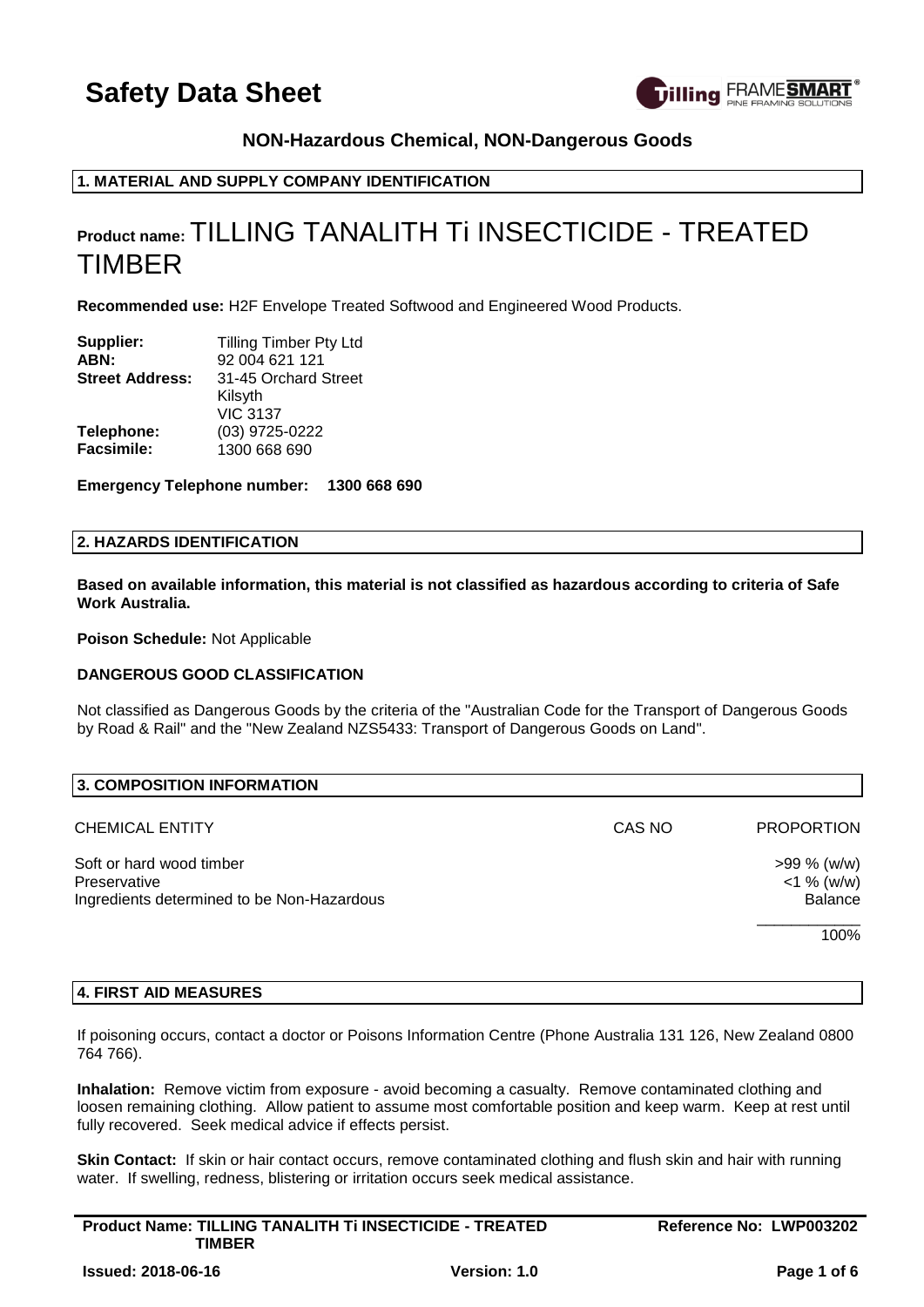

**Eye contact:** If in eyes wash out immediately with water. In all cases of eye contamination it is a sensible precaution to seek medical advice.

**Ingestion:** Rinse mouth with water. If swallowed, do NOT induce vomiting. Give a glass of water to drink. Never give anything by the mouth to an unconscious patient. If vomiting occurs give further water. Seek medical advice.

**PPE for First Aiders:** Wear safety shoes, overalls, gloves, safety glasses. Available information suggests that gloves made from leather should be suitable for intermittent contact. However, due to variations in glove construction and local conditions, the user should make a final assessment. Always wash hands before smoking, eating, drinking or using the toilet. Wash contaminated clothing and other protective equipment before storing or re-using.

**Notes to physician:** Treat symptomatically.

# **5. FIRE FIGHTING MEASURES**

**Hazchem Code:** Not applicable.

**Suitable extinguishing media:** If material is involved in a fire use water fog (or if unavailable fine water spray), alcohol resistant foam, standard foam, dry agent (carbon dioxide, dry chemical powder).

**Specific hazards:** Combustible material.

**Fire fighting further advice:** On burning or decomposing may emit toxic fumes. Fire fighters to wear selfcontained breathing apparatus and suitable protective clothing if risk of exposure to vapour or products of combustion or decomposition.

# **6. ACCIDENTAL RELEASE MEASURES**

# **SMALL SPILLS**

Wear protective equipment to prevent skin and eye contamination. Avoid inhalation of vapours or dust. Wipe up with absorbent (clean rag or paper towels). Collect and seal in properly labelled containers or drums for disposal.

# **LARGE SPILLS**

Clear area of all unprotected personnel. Slippery when spilt. Avoid accidents, clean up immediately. Wear protective equipment to prevent skin and eye contamination and the inhalation of dust. Work up wind or increase ventilation. Cover with damp absorbent (inert material, sand or soil). Sweep or vacuum up, but avoid generating dust. Collect and seal in properly labelled containers or drums for disposal. If contamination of crops, sewers or waterways has occurred advise local emergency services.

# **Dangerous Goods - Initial Emergency Response Guide No:** Not applicable

# **7. HANDLING AND STORAGE**

**Handling:** Avoid eye contact and repeated or prolonged skin contact. Avoid inhalation of dust.

**Storage:** Store in a cool, dry, well-ventilated place and out of direct sunlight. Store away from foodstuffs. Store away from incompatible materials described in Section 10. Store away from sources of heat and/or ignition. Keep container standing upright. Keep containers closed when not in use - check regularly for spills.

# **8. EXPOSURE CONTROLS / PERSONAL PROTECTION**

**National occupational exposure limits:**

**Product Name: TILLING TANALITH Ti INSECTICIDE - TREATED TIMBER**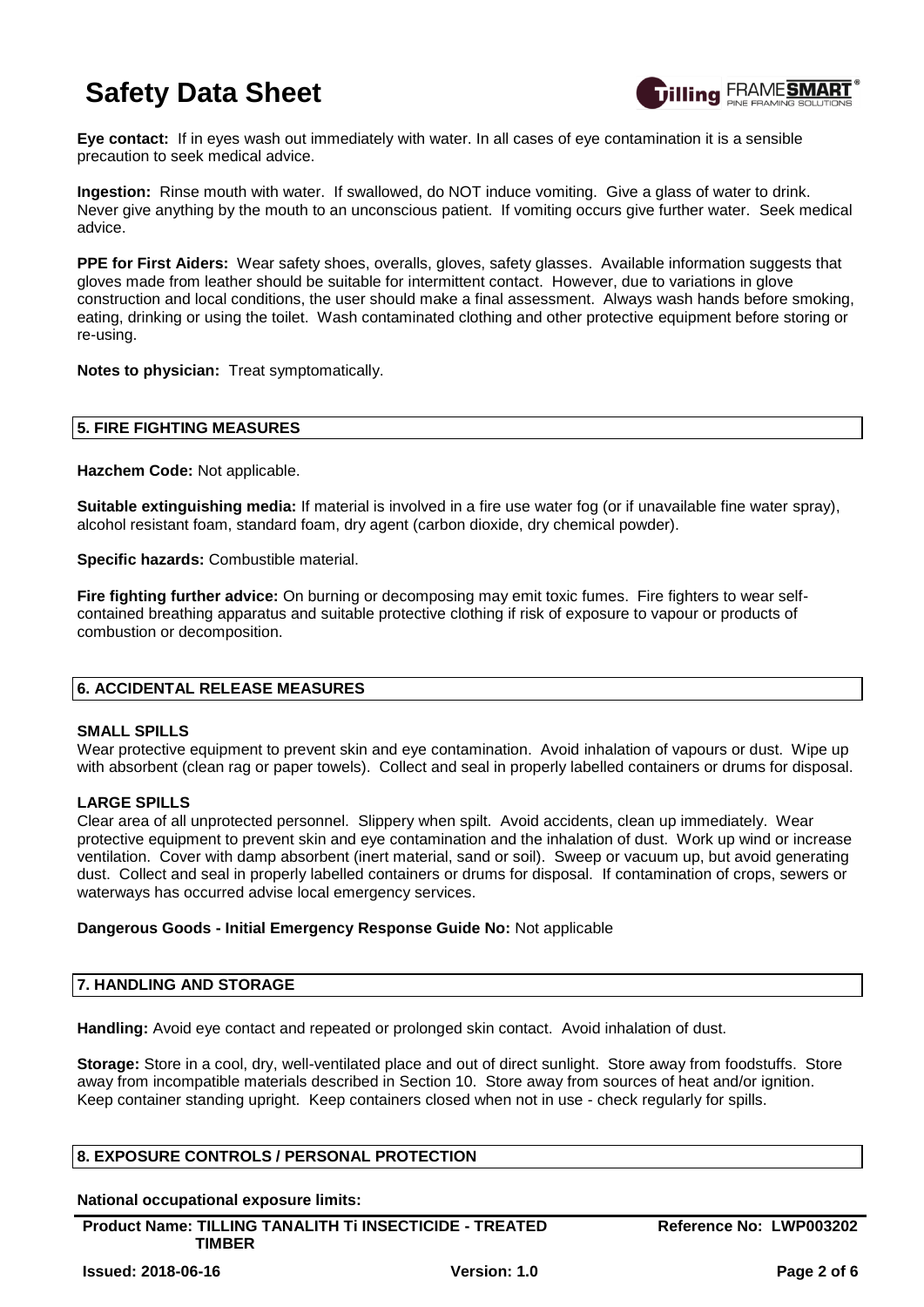

|                                                      |        | TWA          |        | STEL  | <b>NOTICES</b> |
|------------------------------------------------------|--------|--------------|--------|-------|----------------|
|                                                      | ppm    | mq/m3        | ppm    | ma/m3 |                |
| Wood dust (certain hardwoods such as beech &<br>oak) | $\sim$ |              | $\sim$ | ۰     | Sen            |
| Wood dust (soft wood)                                | н.     | $\mathbf{b}$ | ۰.     | 10    | Sen            |

As published by Safe Work Australia.

TWA - The time-weighted average airborne concentration over an eight-hour working day, for a five-day working week over an entire working life.

STEL (Short Term Exposure Limit) - the average airborne concentration over a 15 minute period which should not be exceeded at any time during a normal eight-hour workday.

'Sen' Notice - sensitiser. The substance can cause a specific immune response in some people. An affected individual may subsequently react to exposure to minute levels of that substance.

These Exposure Standards are guides to be used in the control of occupational health hazards. All atmospheric contamination should be kept too as low a level as is workable. These exposure standards should not be used as fine dividing lines between safe and dangerous concentrations of chemicals. They are not a measure of relative toxicity.

If the directions for use on the product label are followed, exposure of individuals using the product should not exceed the above standard. The standard was created for workers who are routinely, potentially exposed during product manufacture.

**Biological Limit Values:** As per the "National Model Regulations for the Control of Workplace Hazardous Substances (Safe Work Australia)" the ingredients in this material do not have a Biological Limit Allocated.

**Engineering Measures:** Ensure ventilation is adequate to maintain air concentrations below Exposure Standards. Use only in well ventilated areas. Avoid generating and inhaling dusts. Use with local exhaust ventilation or while wearing dust mask.

**Personal Protection Equipment:** SAFETY SHOES, OVERALLS, GLOVES, SAFETY GLASSES.

Personal protective equipment (PPE) must be suitable for the nature of the work and any hazard associated with the work as identified by the risk assessment conducted.

Wear safety shoes, overalls, gloves, safety glasses. Available information suggests that gloves made from leather should be suitable for intermittent contact. However, due to variations in glove construction and local conditions, the user should make a final assessment. Always wash hands before smoking, eating, drinking or using the toilet. Wash contaminated clothing and other protective equipment before storing or re-using.

**Hygiene measures:** Keep away from food, drink and animal feeding stuffs. When using do not eat, drink or smoke. Wash hands prior to eating, drinking or smoking. Avoid contact with clothing. Avoid eye contact and repeated or prolonged skin contact. Avoid inhalation of dust. Ensure that eyewash stations and safety showers are close to the workstation location.

|                           | 9. PHYSICAL AND CHEMICAL PROPERTIES     |                                                         |                         |
|---------------------------|-----------------------------------------|---------------------------------------------------------|-------------------------|
| Form:                     | Solid                                   |                                                         |                         |
| Colour:                   | N Av                                    |                                                         |                         |
| Odour:                    | N Av                                    |                                                         |                         |
| Solubility:               |                                         | Insoluble in water                                      |                         |
| <b>Specific Gravity:</b>  |                                         | 0.6 - 1.0 (depending on moisture content)               |                         |
|                           | <b>Relative Vapour Density (air=1):</b> | N App                                                   |                         |
|                           | <b>TIMBER</b>                           | Product Name: TILLING TANALITH Ti INSECTICIDE - TREATED | Reference No: LWP003202 |
| <b>Issued: 2018-06-16</b> |                                         | Version: 1.0                                            | Page 3 of 6             |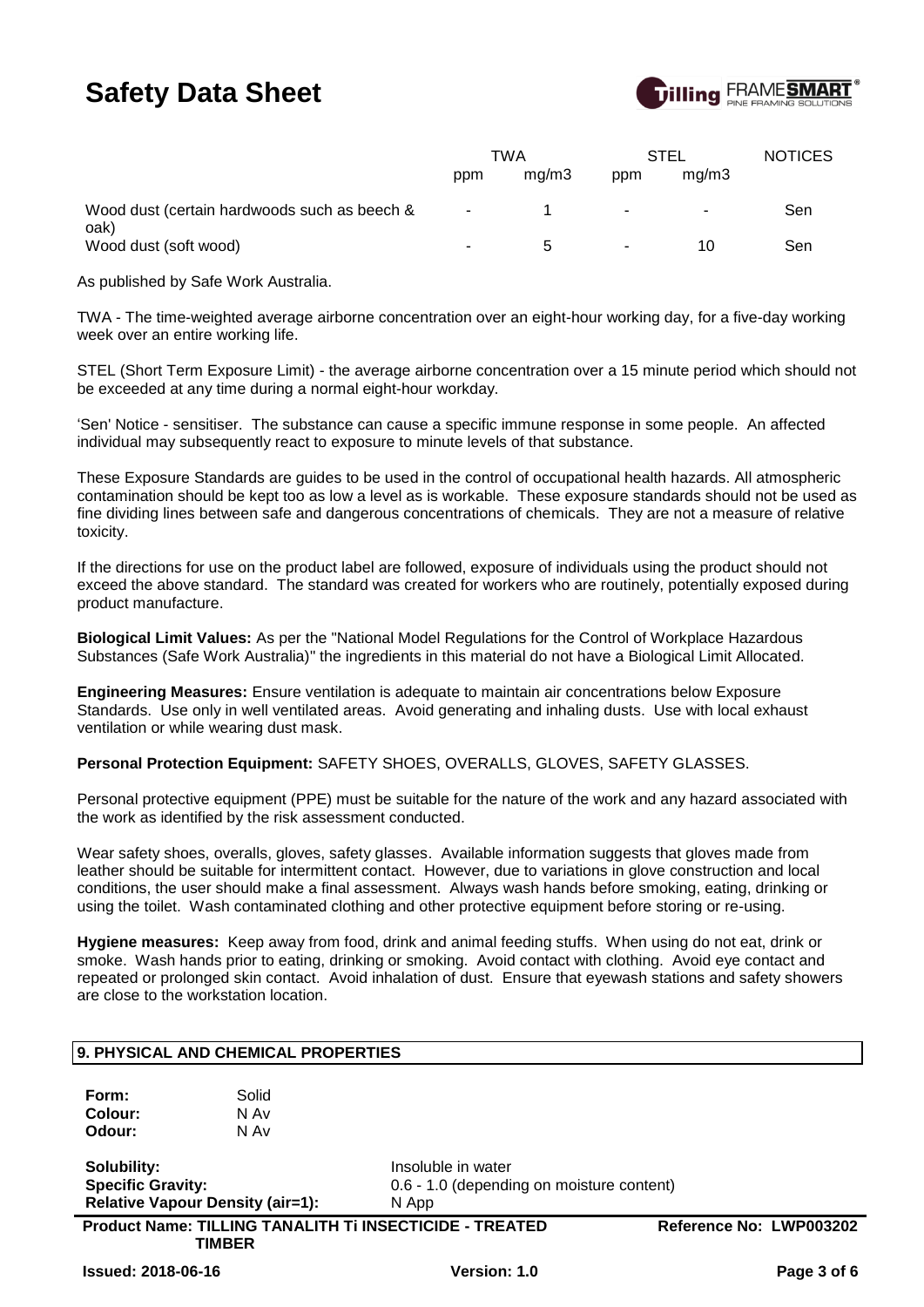

**Vapour Pressure (20 °C):** N App **Flash Point (°C):** N App **Flammability Limits (%):** N App **Autoignition Temperature (°C):** N Av **Melting Point/Range (°C):** N App **Boiling Point/Range (°C):** N App **pH:** N App **Viscosity:** N App **Total VOC (g/Litre):** N Av

#### (Typical values only - consult specification sheet)  $N Av = Not available, N App = Not applicable$

#### **10. STABILITY AND REACTIVITY**

**Chemical stability:** This material is thermally stable when stored and used as directed.

**Conditions to avoid:** Elevated temperatures and sources of ignition.

**Incompatible materials:** Oxidising agents.

**Hazardous decomposition products:** Oxides of carbon and nitrogen, smoke and other toxic fumes.

**Hazardous reactions:** No known hazardous reactions.

#### **11. TOXICOLOGICAL INFORMATION**

No adverse health effects expected if the product is handled in accordance with this Safety Data Sheet and the product label. Symptoms or effects that may arise if the product is mishandled and overexposure occurs are:

#### **Acute Effects**

**Inhalation:** Material may be an irritant to mucous membranes and respiratory tract.

**Skin contact:** Contact with skin may result in irritation.

**Ingestion:** Swallowing can result in nausea, vomiting and irritation of the gastrointestinal tract.

**Eye contact:** May be an eye irritant. Exposure to the dust may cause discomfort due to particulate nature. May cause physical irritation to the eyes.

# **Acute toxicity**

**Inhalation:** This material has been classified as non-hazardous. Acute toxicity estimate (based on ingredients):  $LC50 > 5$  mg/L

**Skin contact:** This material has been classified as non-hazardous. Acute toxicity estimate (based on ingredients): >2,000 mg/Kg bw

**Ingestion:** This material has been classified as non-hazardous. Acute toxicity estimate (based on ingredients): >2,000 mg/Kg bw

**Corrosion/Irritancy:** Eye: this material has been classified as not corrosive or irritating to eyes. Skin: this material has been classified as not corrosive or irritating to skin.

**Sensitisation:** Inhalation: this material has been classified as not a respiratory sensitiser. Skin: this material has been classified as not a skin sensitiser.

| <b>Product Name: TILLING TANALITH TI INSECTICIDE - TREATED</b> | Reference No: LWP003202 |
|----------------------------------------------------------------|-------------------------|
| <b>TIMBER</b>                                                  |                         |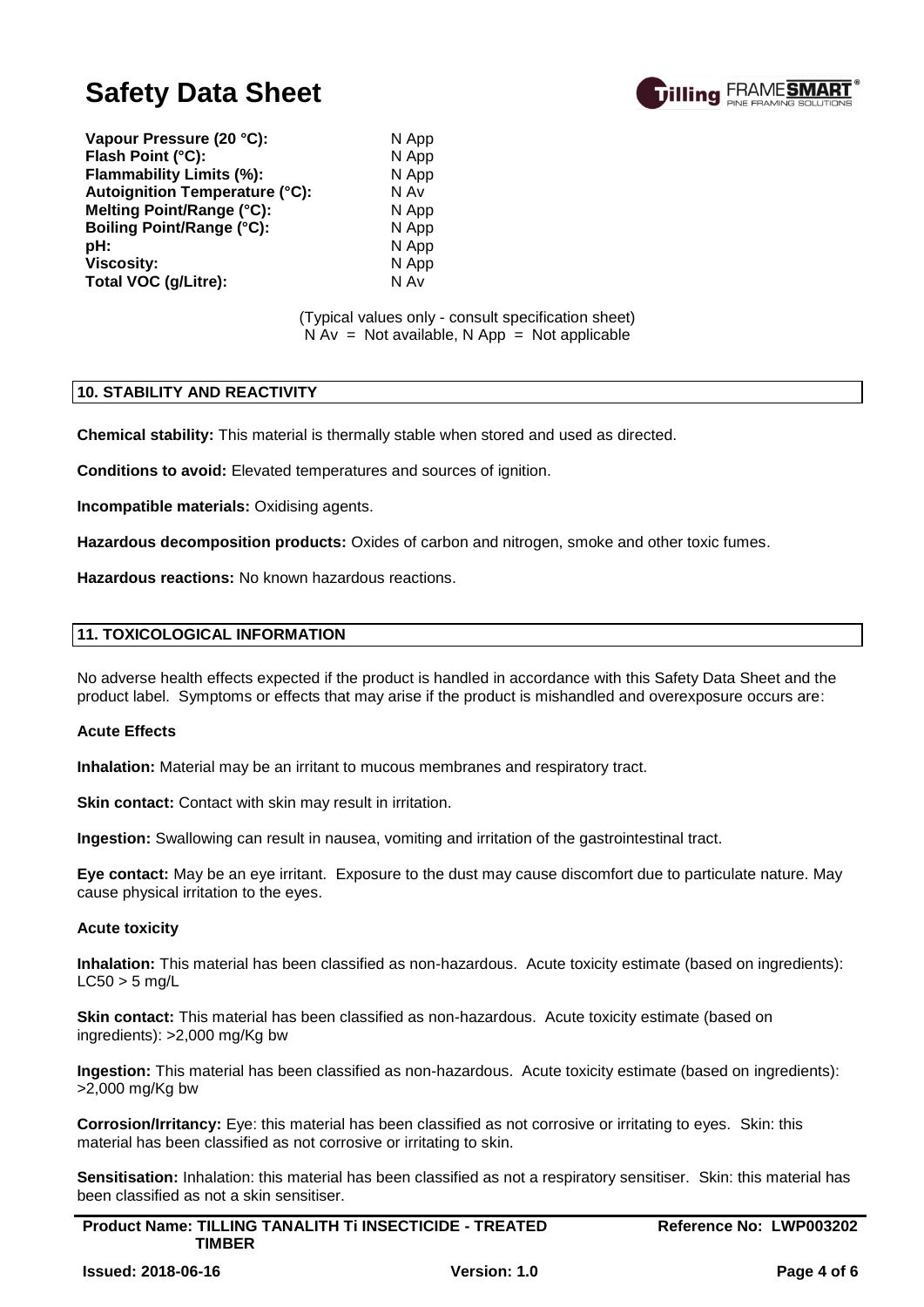

**Aspiration hazard:** This material has been classified as non-hazardous.

**Specific target organ toxicity (single exposure):** This material has been classified as non-hazardous.

# **Chronic Toxicity**

**Mutagenicity:** This material has been classified as non-hazardous.

**Carcinogenicity:** This material has been classified as non-hazardous.

**Reproductive toxicity (including via lactation):** This material has been classified as non-hazardous.

**Specific target organ toxicity (repeat exposure):** This material has been classified as non-hazardous.

# **12. ECOLOGICAL INFORMATION**

Avoid contaminating waterways.

**Acute aquatic hazard:** This material has been classified as non-hazardous. Acute toxicity estimate (based on ingredients): >100 mg/L

**Long-term aquatic hazard:** This material has been classified as non-hazardous. Non-rapidly or rapidly degradable substance for which there are adequate chronic toxicity data available OR in the absence of chronic toxicity data, Acute toxicity estimate (based on ingredients): >100 mg/L, where the substance is not rapidly degradable and/or BCF  $<$  500 and/or log K<sub>ow</sub>  $<$  4.

**Ecotoxicity:** No information available.

**Persistence and degradability:** No information available.

**Bioaccumulative potential:** No information available.

**Mobility:** No information available.

# **13. DISPOSAL CONSIDERATIONS**

Persons conducting disposal, recycling or reclamation activities should ensure that appropriate personal protection equipment is used, see "Section 8. Exposure Controls and Personal Protection" of this SDS.

If possible material and its container should be recycled. If material or container cannot be recycled, dispose in accordance with local, regional, national and international Regulations.

# **14. TRANSPORT INFORMATION**

# **ROAD AND RAIL TRANSPORT**

Not classified as Dangerous Goods by the criteria of the "Australian Code for the Transport of Dangerous Goods by Road & Rail" and the "New Zealand NZS5433: Transport of Dangerous Goods on Land".

# **MARINE TRANSPORT**

Not classified as Dangerous Goods by the criteria of the International Maritime Dangerous Goods Code (IMDG Code) for transport by sea.

# **AIR TRANSPORT**

Not classified as Dangerous Goods by the criteria of the International Air Transport Association (IATA) Dangerous

| <b>Product Name: TILLING TANALITH TI INSECTICIDE - TREATED</b> | Reference No: LWP003202 |
|----------------------------------------------------------------|-------------------------|
| <b>TIMBER</b>                                                  |                         |